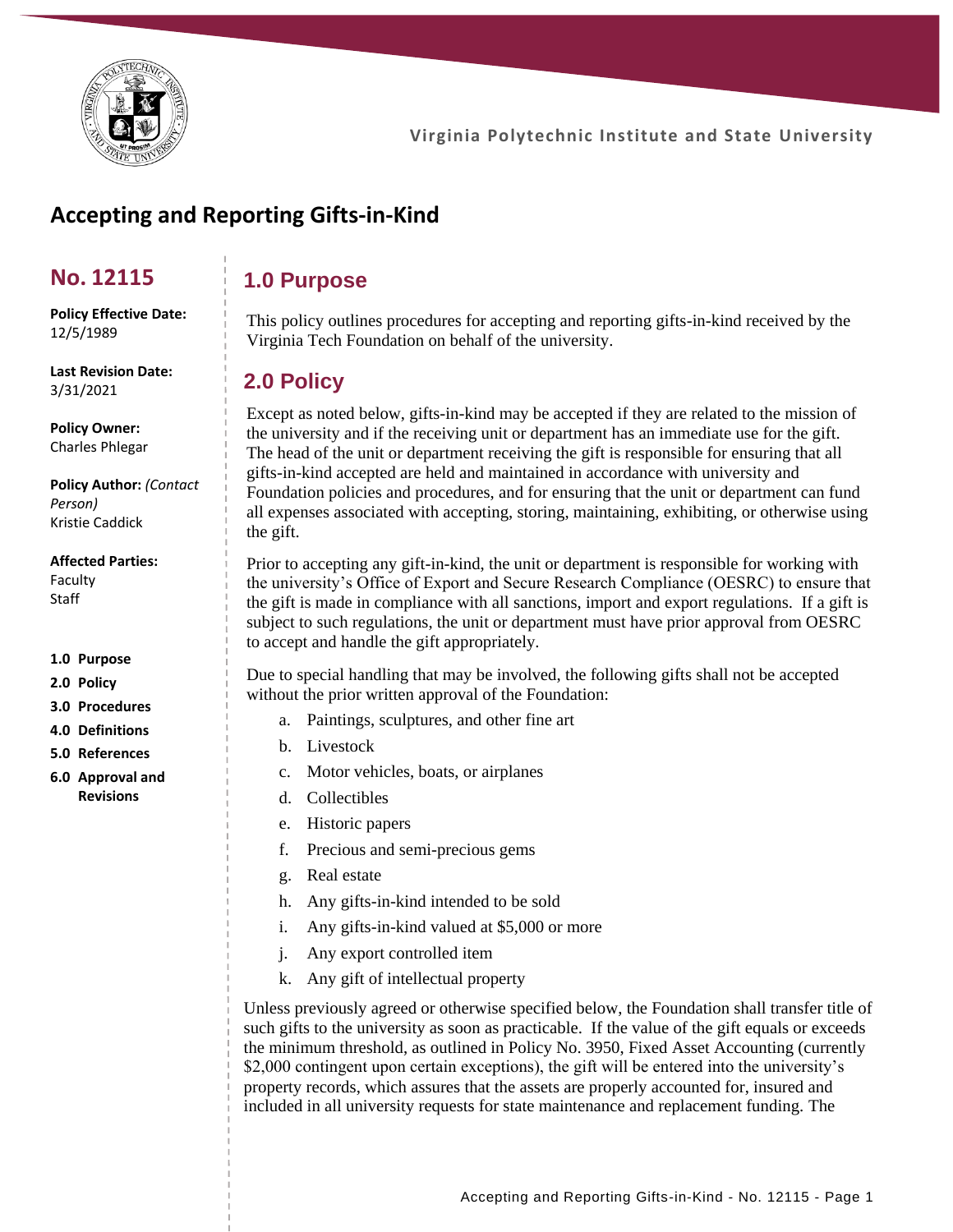Foundation may retain the title to certain gifts in order to facilitate their unique management requirements. For example, the Foundation will retain title to all donations of livestock and art.

Until title has been transferred to the university, only the Chief Executive Officer of the Virginia Tech Foundation is authorized to sign contracts, licensing agreements, purchasing documents, indemnity agreements, acceptance documents, or other contractual documents that pertain to such gifts. Indemnity agreements and other agreements that contain legally insufficient language for state acceptance shall not be binding on Virginia Tech, a state agency, upon transfer of title.

Offers of gifts-in-kind that are not related to the mission of the university, for which there is no immediate use, or that are intended to be sold after receipt, must be reviewed by the Foundation prior to acceptance. The decision to accept a gift will be determined by the Foundation's assessment of the potential costs and benefits. If approved, the Procedures noted below will need to be followed. If a gift is sold upon receipt, the proceeds shall be managed by the Foundation for the benefit of the university and in accordance with the specified wishes of the donor. If a giftin-kind has been accepted without prior approval and subsequently rejected by the Foundation, whoever is in custody of the gift will ensure that it is properly removed from campus and/or returned to the donor. Notwithstanding anything to the contrary, the Foundation and university shall retain the right to reject any gift-inkind for any reason.

When a gift is sold, the proceeds from the sale are subject to the Virginia Tech Foundation's reinvestment fee in effect, based on the ultimate gift designation.

The Foundation does not accept gifts-in-kind that are intended to be offered for re-sale by university units to generate income. For example, trinkets or t-shirts that students, faculty/staff, or alumni intend to sell as a way to generate revenue are prohibited.

## **3.0 Procedures**

- 1. Proposed gifts of marketable and non-marketable securities should be referred to, and managed by, the Office of Investments and Debt Management. As a result, no Gift-in-Kind Transmittal Form is required for gifts of marketable and non-marketable securities.
- 2. Proposed gifts of real estate should be referred to University Advancement to assess donor intent and whether a Gift-in-Kind Transmittal Form is required.
- 3. Proposed gifts of intellectual property should be referred to both VTIP and University Advancement to assess donor intent and whether a Gift-in-Kind Transmittal Form is required.
- 4. For all other gifts-in-kind, the unit or department head, or appointed designee, should complete the Gift-inKind Transmittal Form provided by the Foundation at [https://www.vtf.org/media/forms/gift\\_in\\_kind.doc](https://www.vtf.org/media/forms/gift_in_kind.doc) for transmitting all gifts-in-kind. The accompanying Gift-in-Kind checklist can also be found at https://www.vtf.org/media/forms/gift-in-kind\_checklist.pdf. Necessary written approvals must be attached to the Gift-in-Kind Transmittal Form. The following approvals, as appropriate, will signify that the gift has been approved for acceptance:
	- a. If the gift will be used, held, or otherwise managed by the unit or department, the unit or department head must approve, signifying its acceptance of responsibility for holding and maintaining the gift-inkind in accordance with university and Foundation policies and procedures, and fund all expenses associated with accepting, storing, maintaining, exhibiting, or otherwise using the gift.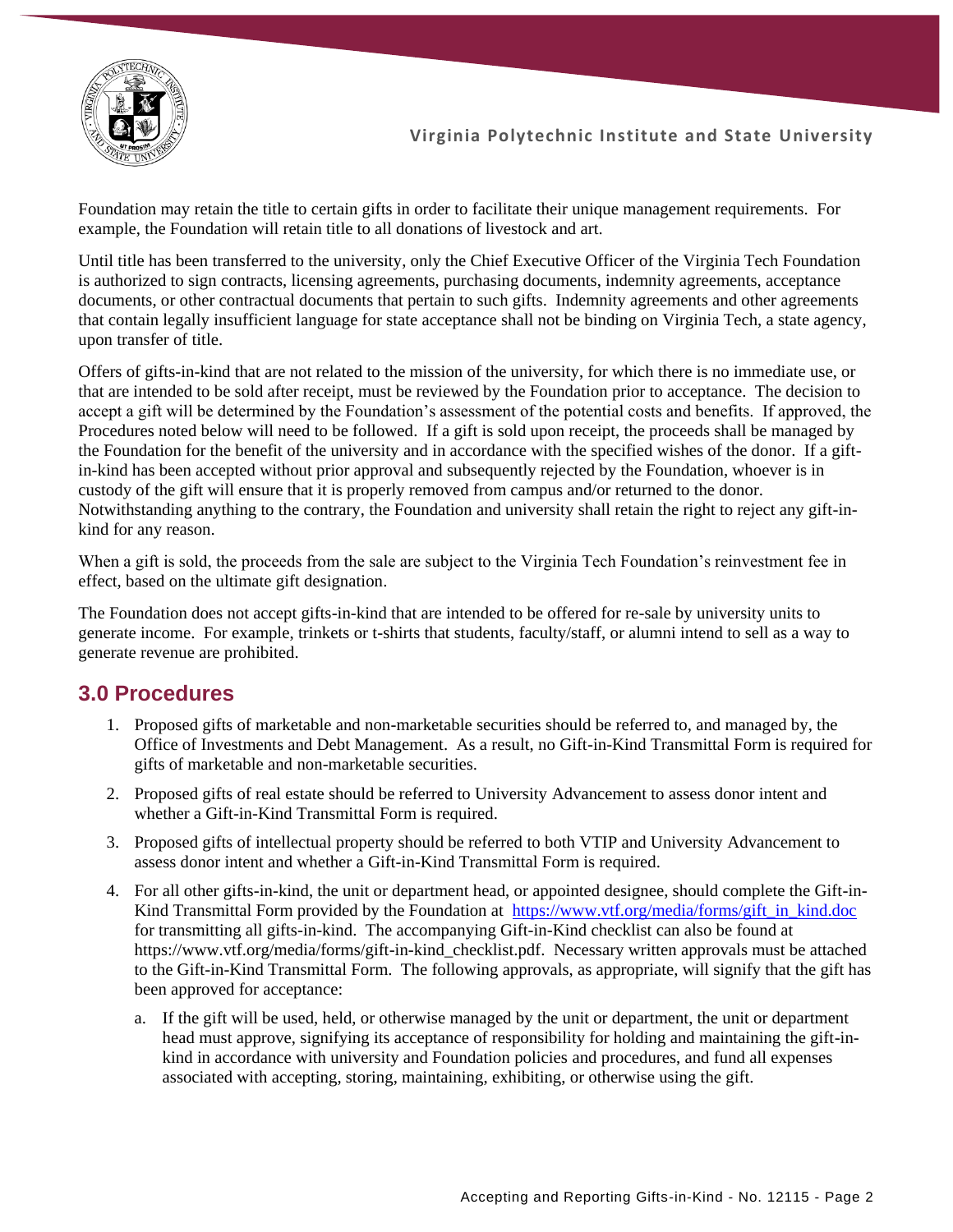

**Virginia Polytechnic Institute and State University**

- b. If the gift is of equipment or materials governed by policies of Environmental Health and Safety, then the appropriate approval(s) required by Environmental Health and Safety must be obtained.
- c. If the gift is of building materials, the Virginia Tech Division of Campus Planning, Infrastructure and Facilities must approve. (See Policy No. 12105, Accepting Gifts of Building Materials)
- d. If the gift is considered to be works of art, the Visual Arts Committee must approve.
- e. If the gift will be managed by the Foundation or requires prior Foundation approval under this policy, the Foundation controller, or appointed designee, must approve.
- f. If the gift-in-kind is subject to sanctions, import and export regulations, then prior approval from the Office of Export and Secure Research Compliance is needed before the gift-in-kind is accepted.
- 5. The Gift-in-Kind Transmittal Form will be sent to the Foundation prior to, but not later than, 15 days after receipt of the gift. Receipt of the gift-in-kind is conditional pending the outcome of the Foundation's review and approval. The Foundation will review the Form for proper approval requirements and supporting documentation. If approved, the Form will be forwarded to University Advancement and the gift will be entered into University Advancement records. The unit or department should also retain a copy of the Form. University Advancement Gift Accounting, on behalf of the Foundation, shall then provide a receipt to the donor for the donor's tax records.
- 6. The Gift-in-Kind Transmittal Form should be accompanied by the best available documentation of the gift's value from an independent third party. For gifts that are valued at greater than \$5,000, the best documentation is deemed to be a copy of the appraisal that donors must obtain in order to claim an income tax charitable deduction above that amount. When an appraisal is not available, or when a gift is valued at \$5,000 or less, examples of other acceptable documentation include, but are not limited to, price lists, invoices, catalogs, and written opinions from experts not affiliated with the university, Foundation or the donor. When documentation of the gift's value cannot be obtained, a written explanation must be attached detailing the good faith efforts to obtain such documentation. Reliable valuation information is needed in order to manage insurance, maintenance, and, where appropriate, potential replacement.

### **4.0 Definitions**

**Gifts-in-kind:** A gift-in-kind means a gift of anything other than cash. It includes equipment, livestock, tools, artwork, jewelry, collectibles, gems, furniture, securities, real estate, vehicles, inventory, software, and any other tangible or intangible item that could be deemed to have value.

## **5.0 References**

Memo, "Procedures for Reporting Gifts-in-Kind," issued by Raymond D. Smoot, Jr., on March 12, 1985.

## **6.0 Approval and Revisions**

Approved December 5, 1989, by Assistant Treasurer, James D. Cole.

Revision 1

- Section 2.0. Livestock added to gift list, and secretary-treasurer specified as the authorized signer of specific documents.
- Section 3.0, Item 4 added.

Approved February 28, 1999, by Vice President for Finance and Treasurer, Raymond D. Smoot, Jr.